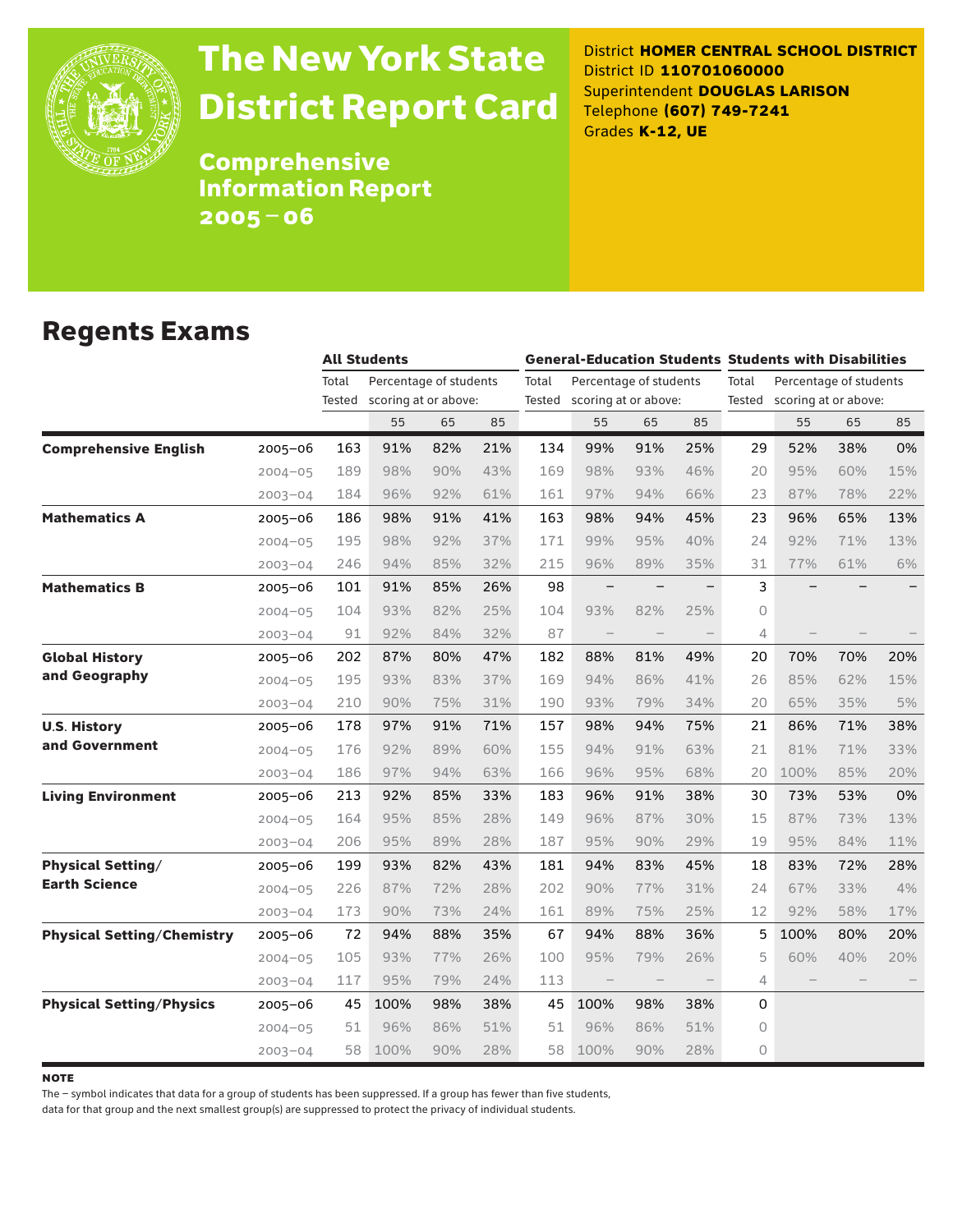### Regents Exams

|                              |             | <b>All Students</b> |      |                                                |     | <b>General-Education Students Students with Disabilities</b> |      |                                                       |     |                 |                                                |    |    |
|------------------------------|-------------|---------------------|------|------------------------------------------------|-----|--------------------------------------------------------------|------|-------------------------------------------------------|-----|-----------------|------------------------------------------------|----|----|
|                              |             | Total<br>Tested     |      | Percentage of students<br>scoring at or above: |     | Total                                                        |      | Percentage of students<br>Tested scoring at or above: |     | Total<br>Tested | Percentage of students<br>scoring at or above: |    |    |
|                              |             |                     | 55   | 65                                             | 85  |                                                              | 55   | 65                                                    | 85  |                 | 55                                             | 65 | 85 |
| <b>Comprehensive French</b>  | $2005 - 06$ | 35                  | 97%  | 97%                                            | 66% | 35                                                           | 97%  | 97%                                                   | 66% | 0               |                                                |    |    |
|                              | $2004 - 05$ | 39                  | 97%  | 97%                                            | 72% | 38                                                           |      |                                                       |     | 1               |                                                |    |    |
|                              | $2003 - 04$ | 25                  | 100% | 100%                                           | 52% | 25                                                           | 100% | 100%                                                  | 52% | 0               |                                                |    |    |
| <b>Comprehensive German</b>  | $2005 - 06$ | 8                   | 100% | 100%                                           | 88% | 8                                                            | 100% | 100%                                                  | 88% | 0               |                                                |    |    |
|                              | $2004 - 05$ | 25                  | 100% | 100%                                           | 44% | 25                                                           | 100% | 100%                                                  | 44% | 0               |                                                |    |    |
|                              | $2003 - 04$ | 15                  | 87%  | 87%                                            | 73% | 15                                                           | 87%  | 87%                                                   | 73% | $\circ$         |                                                |    |    |
| <b>Comprehensive Hebrew</b>  | $2005 - 06$ | $\mathbf 0$         |      |                                                |     | 0                                                            |      |                                                       |     | 0               |                                                |    |    |
|                              | $2004 - 05$ | $\circ$             |      |                                                |     | 0                                                            |      |                                                       |     | $\Omega$        |                                                |    |    |
|                              | $2003 - 04$ | 0                   |      |                                                |     | 0                                                            |      |                                                       |     | 0               |                                                |    |    |
| <b>Comprehensive Italian</b> | $2005 - 06$ | 0                   |      |                                                |     | 0                                                            |      |                                                       |     | 0               |                                                |    |    |
|                              | $2004 - 05$ | $\circ$             |      |                                                |     | 0                                                            |      |                                                       |     | $\Omega$        |                                                |    |    |
|                              | $2003 - 04$ | 0                   |      |                                                |     | 0                                                            |      |                                                       |     | 0               |                                                |    |    |
| <b>Comprehensive Latin</b>   | $2005 - 06$ | 0                   |      |                                                |     | 0                                                            |      |                                                       |     | 0               |                                                |    |    |
|                              | $2004 - 05$ | 0                   |      |                                                |     | 0                                                            |      |                                                       |     | 0               |                                                |    |    |
|                              | $2003 - 04$ | 0                   |      |                                                |     | 0                                                            |      |                                                       |     | 0               |                                                |    |    |
| <b>Comprehensive Spanish</b> | $2005 - 06$ | 67                  | 100% | 99%                                            | 60% | 67                                                           | 100% | 99%                                                   | 60% | 0               |                                                |    |    |
|                              | $2004 - 05$ | 118                 | 98%  | 97%                                            | 43% | 116                                                          |      |                                                       |     | 2               |                                                |    |    |
|                              | $2003 - 04$ | 87                  | 100% | 97%                                            | 62% | 86                                                           |      |                                                       |     | 1               |                                                |    |    |

#### **NOTE**

The – symbol indicates that data for a group of students has been suppressed. If a group has fewer than five students,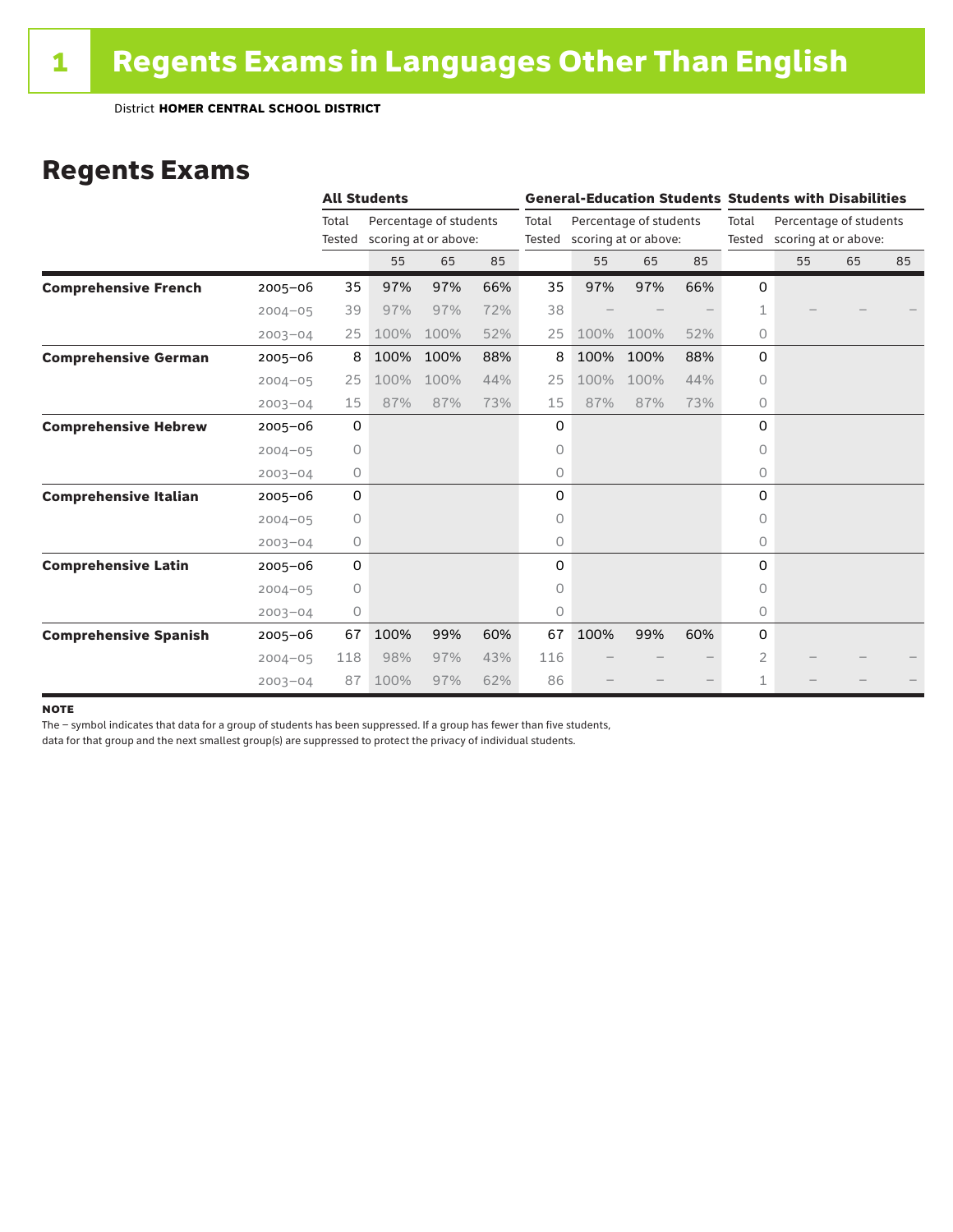District **HOMER CENTRAL SCHOOL DISTRICT**

# Regents Competency Tests

|                       |             | <b>All Students</b> |                          |                     |                          | <b>General-Education Students Students with Disabilities</b> |                        |  |  |
|-----------------------|-------------|---------------------|--------------------------|---------------------|--------------------------|--------------------------------------------------------------|------------------------|--|--|
|                       |             | <b>Total Tested</b> | <b>Percent Passing</b>   | <b>Total Tested</b> | <b>Percent Passing</b>   | <b>Total Tested</b>                                          | <b>Percent Passing</b> |  |  |
| <b>Mathematics</b>    | $2005 - 06$ | $\overline{2}$      |                          | 0                   |                          | $\overline{2}$                                               |                        |  |  |
|                       | $2004 - 05$ | 5                   | 80%                      | 0                   |                          | 5                                                            | 80%                    |  |  |
|                       | $2003 - 04$ | 3                   |                          | 0                   |                          | 3                                                            |                        |  |  |
| <b>Science</b>        | 2005-06     | 10                  | 80%                      | 1                   |                          | 9                                                            |                        |  |  |
|                       | $2004 - 05$ | 0                   |                          | 0                   |                          | 0                                                            |                        |  |  |
|                       | $2003 - 04$ | 13                  | 69%                      | 6                   | 83%                      | 7                                                            | 57%                    |  |  |
| <b>Reading</b>        | 2005-06     | 13                  | 85%                      | 1                   | $\overline{\phantom{0}}$ | 12                                                           |                        |  |  |
|                       | $2004 - 05$ | 1                   |                          |                     |                          | $\circ$                                                      |                        |  |  |
|                       | $2003 - 04$ | $\mathbf 1$         |                          | 0                   |                          | 1                                                            |                        |  |  |
| <b>Writing</b>        | 2005-06     | 12                  | 75%                      | 1                   |                          | 11                                                           |                        |  |  |
|                       | $2004 - 05$ | 1                   |                          | 1                   |                          | $\circ$                                                      |                        |  |  |
|                       | $2003 - 04$ | 2                   |                          | 0                   |                          | $\overline{2}$                                               |                        |  |  |
| <b>Global Studies</b> | 2005-06     | 11                  | 27%                      | 3                   |                          | 8                                                            |                        |  |  |
|                       | $2004 - 05$ | 6                   | 17%                      | 1                   |                          | 5                                                            |                        |  |  |
|                       | $2003 - 04$ | 2                   | $\overline{\phantom{m}}$ | 0                   |                          | 2                                                            |                        |  |  |
| <b>U.S. History</b>   | 2005-06     | 2                   |                          | 0                   |                          | 2                                                            |                        |  |  |
| and Government        | $2004 - 05$ | 3                   |                          | $\Omega$            |                          | 3                                                            |                        |  |  |
|                       | $2003 - 04$ | 2                   |                          | 0                   |                          | 2                                                            |                        |  |  |

#### **NOTE**

The – symbol indicates that data for a group of students has been suppressed. If a group has fewer than five students,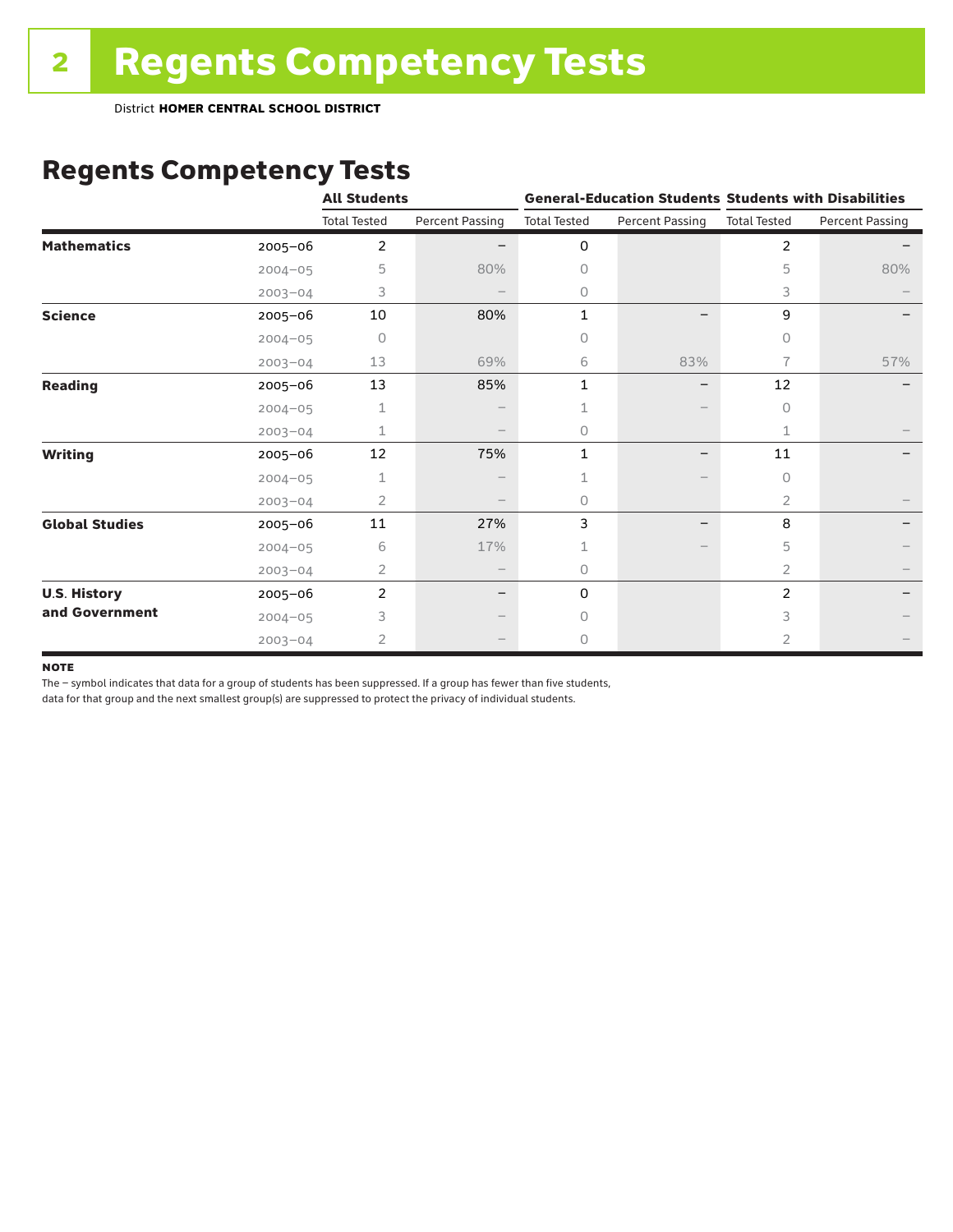# Second Language Proficiency Examinations

|                |             | <b>All Students</b> |                  |                     |                  | <b>General-Education Students Students with Disabilities</b> |                  |  |
|----------------|-------------|---------------------|------------------|---------------------|------------------|--------------------------------------------------------------|------------------|--|
|                |             | <b>Total Tested</b> | Percent Passing: | <b>Total Tested</b> | Percent Passing: | <b>Total Tested</b>                                          | Percent Passing: |  |
| <b>French</b>  | $2005 - 06$ | 0                   |                  | 0                   |                  | 0                                                            |                  |  |
|                | $2004 - 05$ | 0                   |                  | 0                   |                  | Ω                                                            |                  |  |
|                | $2003 - 04$ | 0                   |                  | 0                   |                  | O                                                            |                  |  |
| German         | 2005-06     | 0                   |                  | 0                   |                  | 0                                                            |                  |  |
|                | $2004 - 05$ | 0                   |                  | 0                   |                  | 0                                                            |                  |  |
|                | $2003 - 04$ | 0                   |                  | 0                   |                  | 0                                                            |                  |  |
| Italian        | 2005-06     | 0                   |                  | 0                   |                  | 0                                                            |                  |  |
|                | $2004 - 05$ | Ω                   |                  | 0                   |                  | O                                                            |                  |  |
|                | $2003 - 04$ | 0                   |                  | 0                   |                  | 0                                                            |                  |  |
| Latin          | 2005-06     | $\Omega$            |                  | 0                   |                  | $\Omega$                                                     |                  |  |
|                | $2004 - 05$ | Ω                   |                  | Ω                   |                  | O                                                            |                  |  |
|                | $2003 - 04$ | 0                   |                  | 0                   |                  | 0                                                            |                  |  |
| <b>Spanish</b> | 2005-06     | 0                   |                  | 0                   |                  | 0                                                            |                  |  |
|                | $2004 - 05$ |                     |                  |                     |                  | 0                                                            |                  |  |
|                | $2003 - 04$ | 0                   |                  |                     |                  | O                                                            |                  |  |

#### **NOTE**

The – symbol indicates that data for a group of students has been suppressed. If a group has fewer than five students,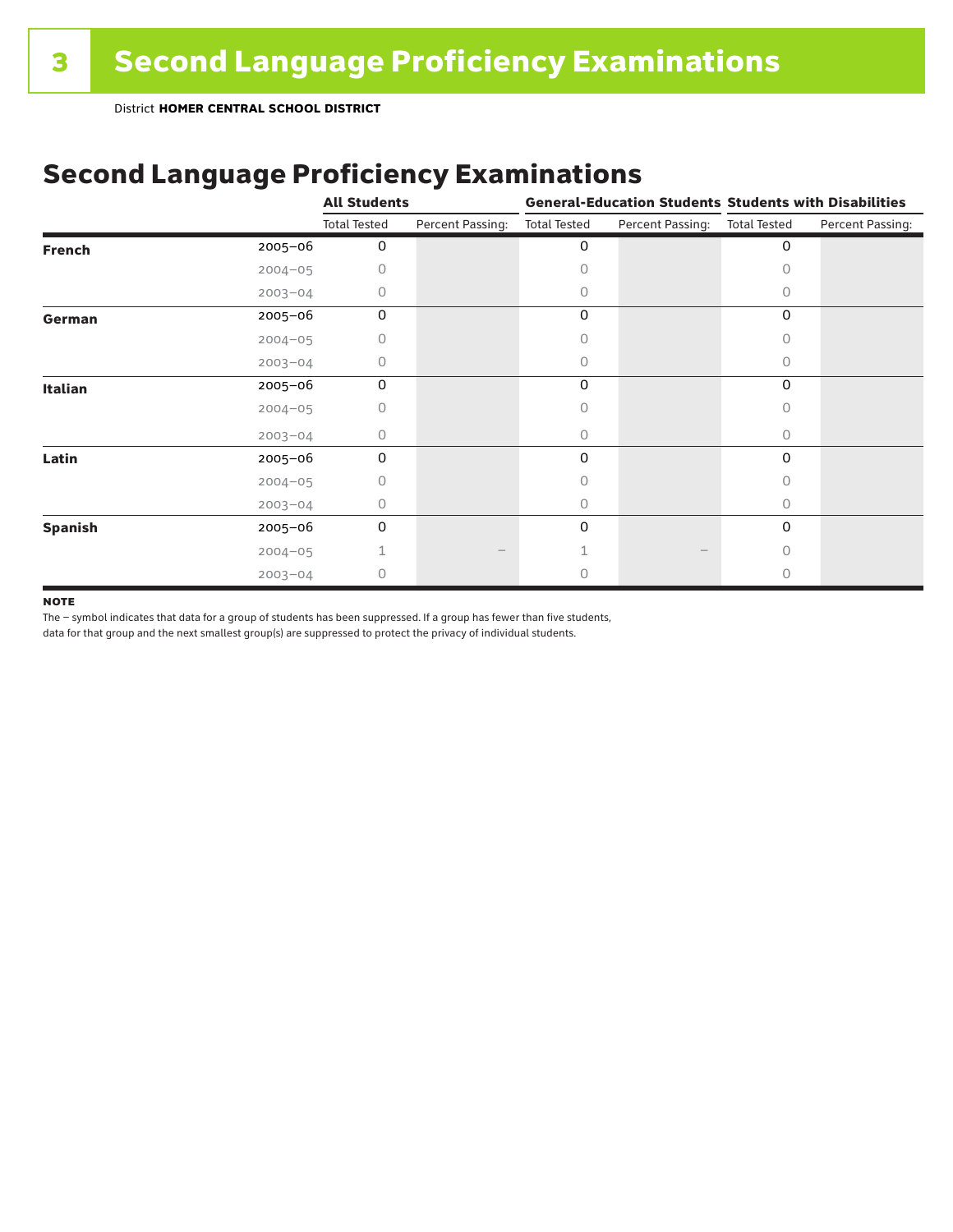### New York State English as a Second Language Achievement Test (NYSESLAT)

|                  |             |                     | <b>All Students</b> |                                   |                          | <b>General-Education Students</b> |  |                                   | <b>Students with Disabilities</b> |                     |  |                                   |  |       |
|------------------|-------------|---------------------|---------------------|-----------------------------------|--------------------------|-----------------------------------|--|-----------------------------------|-----------------------------------|---------------------|--|-----------------------------------|--|-------|
|                  |             | Total               |                     | Percent of students scoring       |                          | Total                             |  | Percent of students scoring       |                                   | Total               |  | Percent of students scoring       |  |       |
|                  |             |                     |                     | Tested in each performance level: |                          |                                   |  | Tested in each performance level: |                                   |                     |  | Tested in each performance level: |  |       |
|                  |             |                     |                     | Begin. Interm. Adv.               | Prof.                    |                                   |  | Begin. Interm. Adv.               | Prof.                             |                     |  | Begin. Interm. Adv.               |  | Prof. |
| <b>Listening</b> | 2005-06     | 0                   |                     |                                   |                          | 0                                 |  |                                   |                                   | 0                   |  |                                   |  |       |
| and Speaking     | $2004 - 05$ | 3                   |                     |                                   |                          | 3                                 |  |                                   |                                   | 0                   |  |                                   |  |       |
| $(Grades K-1)$   | $2003 - 04$ | 4                   |                     |                                   | —                        | 4                                 |  |                                   |                                   | 0                   |  |                                   |  |       |
| <b>Reading</b>   | $2005 - 06$ | 0                   |                     |                                   |                          | $\mathbf 0$                       |  |                                   |                                   | 0                   |  |                                   |  |       |
| and Writing      | $2004 - 05$ | 3                   |                     |                                   |                          | 3                                 |  |                                   |                                   | $\circ$             |  |                                   |  |       |
| $(Grades K-1)$   | $2003 - 04$ | 4                   |                     |                                   | $-$                      | 4                                 |  |                                   |                                   | $\circlearrowright$ |  |                                   |  |       |
| <b>Listening</b> | 2005-06     | 0                   |                     |                                   |                          | 0                                 |  |                                   |                                   | 0                   |  |                                   |  |       |
| and Speaking     | $2004 - 05$ | $\overline{2}$      |                     |                                   |                          | $\overline{2}$                    |  |                                   |                                   | $\circ$             |  |                                   |  |       |
| $(Grades 2-4)$   | $2003 - 04$ | 4                   |                     |                                   | $-$                      | 4                                 |  |                                   |                                   | $\circ$             |  |                                   |  |       |
| <b>Reading</b>   | 2005-06     | $\mathsf{O}\xspace$ |                     |                                   |                          | 0                                 |  |                                   |                                   | 0                   |  |                                   |  |       |
| and Writing      | $2004 - 05$ | $\mathbf{2}$        |                     |                                   |                          | $\overline{2}$                    |  |                                   |                                   | $\circlearrowright$ |  |                                   |  |       |
| (Grades $2-4$ )  | $2003 - 04$ | 4                   |                     |                                   | $\overline{\phantom{0}}$ | 4                                 |  |                                   |                                   | 0                   |  |                                   |  |       |
| <b>Listening</b> | $2005 - 06$ | $\mathbf{1}$        |                     |                                   | $-$                      | 1                                 |  |                                   | —                                 | 0                   |  |                                   |  |       |
| and Speaking     | $2004 - 05$ | $\mathsf O$         |                     |                                   |                          | 0                                 |  |                                   |                                   | $\circlearrowright$ |  |                                   |  |       |
| $(Grades 5-6)$   | $2003 - 04$ | $\mathsf O$         |                     |                                   |                          | 0                                 |  |                                   |                                   | $\circlearrowright$ |  |                                   |  |       |
| <b>Reading</b>   | $2005 - 06$ | $\mathbf{1}$        |                     |                                   |                          | 1                                 |  |                                   |                                   | 0                   |  |                                   |  |       |
| and Writing      | $2004 - 05$ | 0                   |                     |                                   |                          | 0                                 |  |                                   |                                   | 0                   |  |                                   |  |       |
| $(Grades 5-6)$   | $2003 - 04$ | 0                   |                     |                                   |                          | 0                                 |  |                                   |                                   | $\circlearrowright$ |  |                                   |  |       |
| <b>Listening</b> | 2005-06     | 0                   |                     |                                   |                          | 0                                 |  |                                   |                                   | 0                   |  |                                   |  |       |
| and Speaking     | $2004 - 05$ | $\mathsf O$         |                     |                                   |                          | 0                                 |  |                                   |                                   | 0                   |  |                                   |  |       |
| $(Grades 7-8)$   | $2003 - 04$ | $\mathsf O$         |                     |                                   |                          | 0                                 |  |                                   |                                   | 0                   |  |                                   |  |       |
| <b>Reading</b>   | $2005 - 06$ | 0                   |                     |                                   |                          | 0                                 |  |                                   |                                   | 0                   |  |                                   |  |       |
| and Writing      | $2004 - 05$ | $\bigcirc$          |                     |                                   |                          | $\overline{O}$                    |  |                                   |                                   | $\overline{0}$      |  |                                   |  |       |
| (Grades $7-8$ )  | $2003 - 04$ | $\bigcirc$          |                     |                                   |                          | 0                                 |  |                                   |                                   | $\circlearrowright$ |  |                                   |  |       |
| <b>Listening</b> | 2005-06     | $\mathbf{1}$        |                     |                                   |                          | 1                                 |  |                                   |                                   | 0                   |  |                                   |  |       |
| and Speaking     | $2004 - 05$ | $\mathsf O$         |                     |                                   |                          | 0                                 |  |                                   |                                   | $\circ$             |  |                                   |  |       |
| $(Grades g-12)$  | $2003 - 04$ | $\mathsf O$         |                     |                                   |                          | 0                                 |  |                                   |                                   | $\circ$             |  |                                   |  |       |
| <b>Reading</b>   | $2005 - 06$ | $\mathbf{1}$        |                     |                                   |                          | 1                                 |  |                                   |                                   | 0                   |  |                                   |  |       |
| and Writing      | $2004 - 05$ | $\mathsf O$         |                     |                                   |                          | 0                                 |  |                                   |                                   | 0                   |  |                                   |  |       |
| $(Grades g-12)$  | $2003 - 04$ | 0                   |                     |                                   |                          | 0                                 |  |                                   |                                   | 0                   |  |                                   |  |       |

#### **NOTE**

The – symbol indicates that data for a group of students has been suppressed. If a group has fewer than five students,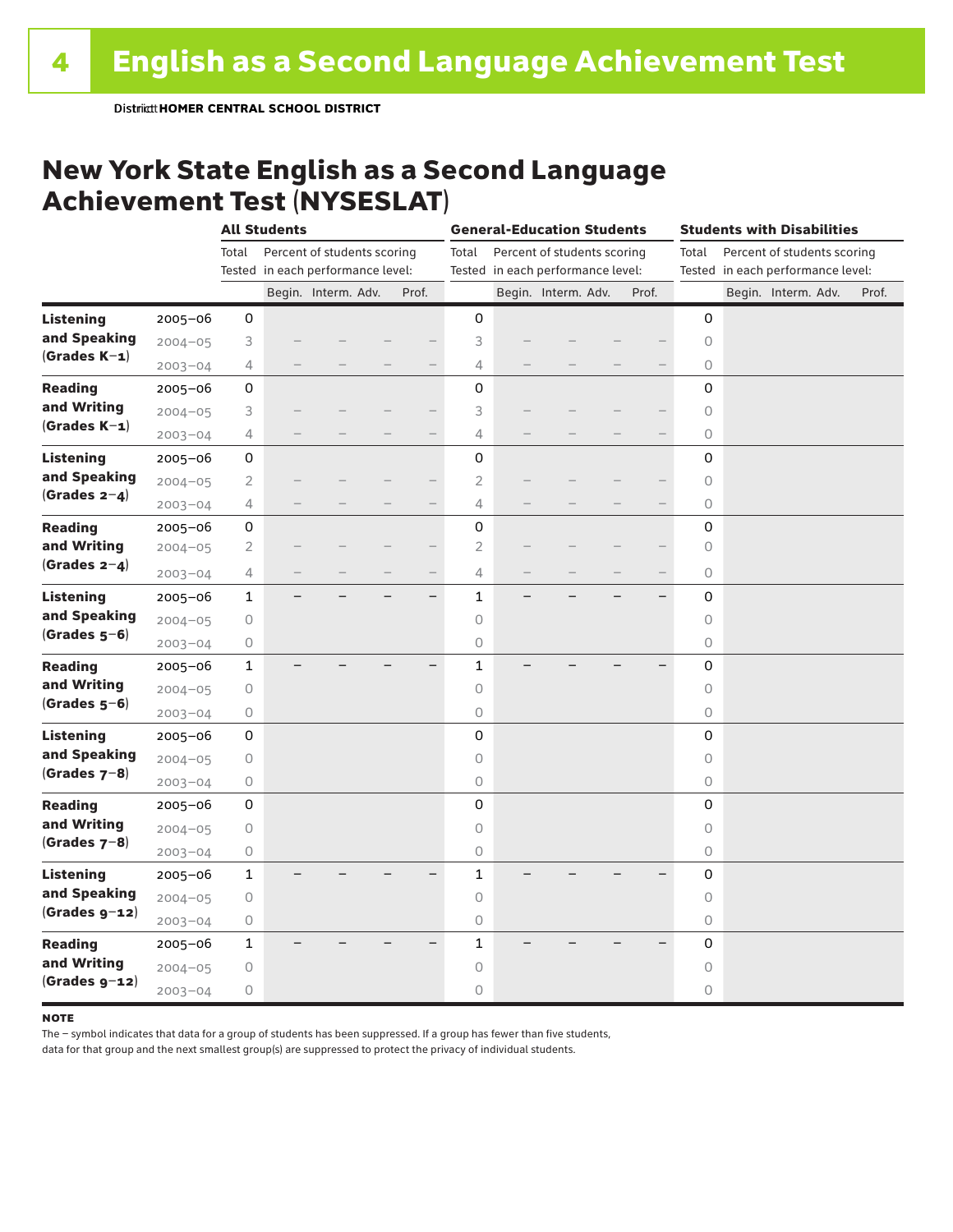# Elementary/Middle-Level Social Studies 2005–06

|                            | <b>All Students</b>                                         |    |     |     |       | <b>General-Education Students</b>                  |    |       |     |       | <b>Students with Disabilities</b>                  |     |     |     |                |
|----------------------------|-------------------------------------------------------------|----|-----|-----|-------|----------------------------------------------------|----|-------|-----|-------|----------------------------------------------------|-----|-----|-----|----------------|
|                            | Percentage of students<br>Total<br>Tested scoring at level: |    |     |     | Total | Percentage of students<br>Tested scoring at level: |    |       |     | Total | Percentage of students<br>Tested scoring at level: |     |     |     |                |
|                            |                                                             |    |     |     | 4     |                                                    |    |       |     | 4     |                                                    |     | 2   | 3   | $\overline{4}$ |
| <b>Elementary</b><br>Level | 178                                                         | 3% | 1%  | 56% | 41%   | 149                                                | 1% | $1\%$ | 54% | 45%   | 29                                                 | 14% | 0%  | 66% | 21%            |
| <b>Middle Level</b>        | 189                                                         | 2% | 32% | 50% | 16%   | 155                                                | 0% | 23%   | 57% | 19%   | 34                                                 | 12% | 74% | 15% | 0%             |

#### Regents Exams After Four Years 2002 **Total Cohort Performance on**

| <b>All Students</b>                    |                      |                                                    |     |     | <b>General-Education Students</b> |                  |                                    |     |              | <b>Students with Disabilities</b> |                  |                                    |     |              |                          |
|----------------------------------------|----------------------|----------------------------------------------------|-----|-----|-----------------------------------|------------------|------------------------------------|-----|--------------|-----------------------------------|------------------|------------------------------------|-----|--------------|--------------------------|
|                                        | ohort<br>S<br>ပ<br>ш | Percentage of<br>students scoring:<br>65-84 85-100 |     |     | Approved<br>Alternative           | Cohort<br>5<br>띧 | Percentage of<br>students scoring: |     |              | Approved<br>Alternative           | Cohort<br>S<br>ш | Percentage of<br>students scoring: |     |              | Approved<br>Alternatives |
|                                        |                      | $55 - 64$                                          |     |     |                                   |                  | $55 - 64$                          |     | 65-84 85-100 |                                   |                  | $55 - 64$                          |     | 65-84 85-100 |                          |
| <b>Global History</b><br>and Geography | 203                  | 8%                                                 | 47% | 31% |                                   | 177              | 7%                                 | 48% | 33%          |                                   | 26               | 15%                                | 38% | 12%          |                          |
| <b>U.S. History</b><br>and Government  | 203                  | 2%                                                 | 25% | 55% |                                   | 177              | 2%                                 | 24% | 59%          |                                   | 26               | 4%                                 | 31% | 23%          |                          |
| <b>Science</b>                         | 203                  | 2%                                                 | 47% | 39% |                                   | 177              | 2%                                 | 45% | 44%          |                                   | 26               | 8%                                 | 58% | 8%           |                          |

# New York State Alternate Assessments (NYSAA) 2005–06

| AU JUUUTIILS |                            |                  |   |   |  |  |  |  |  |
|--------------|----------------------------|------------------|---|---|--|--|--|--|--|
| Total        | Number of students scoring |                  |   |   |  |  |  |  |  |
|              | 1                          | 2                | 3 | Δ |  |  |  |  |  |
|              |                            |                  |   |   |  |  |  |  |  |
| 1            |                            |                  |   |   |  |  |  |  |  |
|              |                            |                  |   |   |  |  |  |  |  |
| 1            |                            |                  |   |   |  |  |  |  |  |
|              |                            |                  |   |   |  |  |  |  |  |
| 1            |                            |                  |   |   |  |  |  |  |  |
| 1            |                            |                  |   |   |  |  |  |  |  |
|              |                            | Tested at Level: |   |   |  |  |  |  |  |

All Canada

The New York State Alternate Assessment (NYSAA) is for students with severe cognitive disabilities. Results for students taking the NYSAA in English language arts, mathematics, and science at the elementary and middle levels and in the English and mathematics at the secondary level are available in the *Accountability and Overview Report* part of *The New York State Report Card*.

The – symbol indicates that data for a group of students has been suppressed. If a group has fewer than five students, data for that group and the next smallest group(s) are suppressed to protect the privacy of individual students.

**NOTE**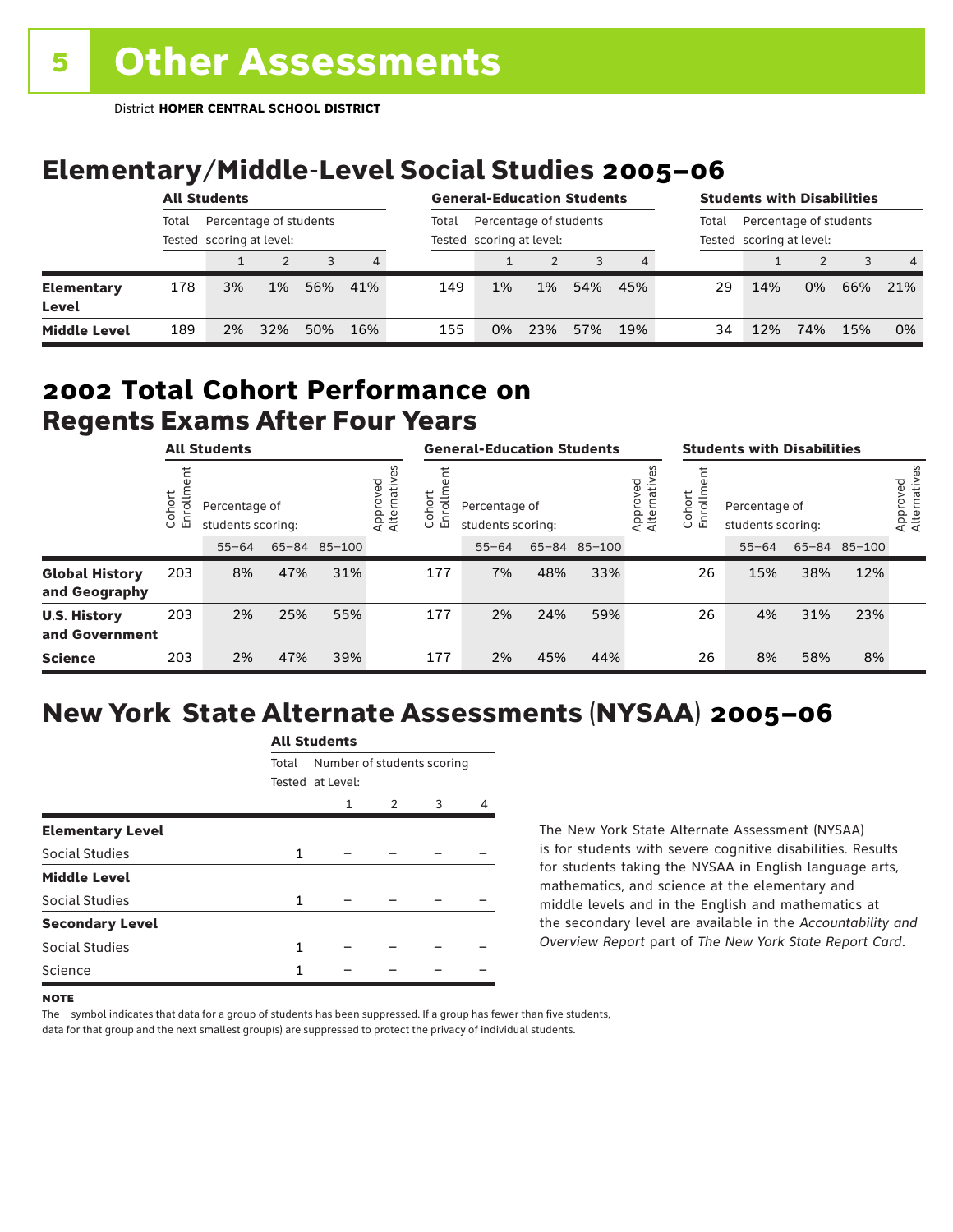# High School Completers

|                                    |             | <b>All Students</b>   |                            |                       | <b>General-Education Students</b> | <b>Students with Disabilities</b> |                            |  |
|------------------------------------|-------------|-----------------------|----------------------------|-----------------------|-----------------------------------|-----------------------------------|----------------------------|--|
|                                    |             | Number<br>of Students | Percentage<br>of Graduates | Number<br>of Students | Percentage<br>of Graduates        | Number<br>of Students             | Percentage<br>of Graduates |  |
| <b>Total Graduates</b>             | $2005 - 06$ | 160                   | 100%                       | 143                   | 100%                              | 17                                | 100%                       |  |
|                                    | $2004 - 05$ | 167                   | 100%                       | 146                   | 100%                              | 21                                | 100%                       |  |
|                                    | $2003 - 04$ | 161                   | 100%                       | 141                   | 100%                              | 20                                | 100%                       |  |
| <b>Receiving a Regents Diploma</b> | $2005 - 06$ | 141                   | 88%                        | 132                   | 92%                               | 9                                 | 53%                        |  |
|                                    | $2004 - 05$ | 140                   | 84%                        | 129                   | 88%                               | 11                                | 52%                        |  |
|                                    | $2003 - 04$ | 114                   | 71%                        | 111                   | 79%                               | 3                                 | 15%                        |  |
| <b>Receiving a Regents Diploma</b> | $2005 - 06$ | 79                    | 49%                        | 76                    | 53%                               | 3                                 | 18%                        |  |
| with Advanced Designation          | $2004 - 05$ | 91                    | 54%                        | 90                    | 62%                               |                                   | 5%                         |  |
|                                    | $2003 - 04$ | 0                     |                            | 0                     |                                   | $\circ$                           |                            |  |
| <b>Receiving an</b>                | $2005 - 06$ | 4                     | N/A                        | 0                     |                                   | 4                                 | N/A                        |  |
| <b>Individualized Education</b>    | $2004 - 05$ |                       | N/A                        | 0                     |                                   | 7                                 | N/A                        |  |
| Program (IEP) Diploma              | $2003 - 04$ | 8                     | N/A                        | 0                     |                                   | 8                                 | N/A                        |  |

NOTE An NA indicates that the diploma was not available in that year.

## High School Noncompleters

|                              |             | <b>All Students</b>   |                           |                       | <b>General-Education Students</b> | <b>Students with Disabilities</b> |                           |
|------------------------------|-------------|-----------------------|---------------------------|-----------------------|-----------------------------------|-----------------------------------|---------------------------|
|                              |             | Number<br>of Students | Percentage<br>of Students | Number<br>of Students | Percentage<br>of Students         | Number<br>of Students             | Percentage<br>of Students |
| <b>Dropped Out</b>           | $2005 - 06$ | 27                    | 3%                        | 21                    | 3%                                | 6                                 | 5%                        |
|                              | $2004 - 05$ | 27                    | 3%                        | 21                    | 3%                                | 6                                 | 5%                        |
|                              | $2003 - 04$ | 18                    | 2%                        | 16                    | 2%                                | 2                                 | 2%                        |
| <b>Entered Approved High</b> | $2005 - 06$ | 12                    | 2%                        | 10                    | 2%                                | 2                                 | 2%                        |
| <b>School Equivalency</b>    | $2004 - 05$ | 0                     |                           | 0                     |                                   | 0                                 |                           |
| <b>Preparation Program</b>   | $2003 - 04$ | 0                     |                           | 0                     |                                   | 0                                 |                           |
| <b>Total Noncompleters</b>   | $2005 - 06$ | 39                    | 5%                        | 31                    | 5%                                | 8                                 | 6%                        |
|                              | $2004 - 05$ | 33                    | 4%                        | 25                    | 4%                                | 8                                 | 7%                        |
|                              | $2003 - 04$ | 30                    | 4%                        | 27                    | 4%                                | 3                                 | 2%                        |

# Post-secondary Plans of 2005–06 **Graduates**

|                                | <b>All Students</b>   |                           |                       | <b>General-Education Students</b> | <b>Students with Disabilities</b> |                           |  |
|--------------------------------|-----------------------|---------------------------|-----------------------|-----------------------------------|-----------------------------------|---------------------------|--|
|                                | Number<br>of Students | Percentage<br>of Students | Number<br>of Students | Percentage<br>of Students         | Number<br>of Students             | Percentage<br>of Students |  |
| To 4-year College              | 65                    | 41%                       | 59                    | 41%                               | 6                                 | 35%                       |  |
| To 2-year College              | 63                    | 39%                       | 56                    | 39%                               |                                   | 41%                       |  |
| <b>To Other Post-secondary</b> |                       |                           | 0                     |                                   | 0                                 |                           |  |
| <b>To the Military</b>         | 5                     | 3%                        | 5                     | 3%                                | 0                                 |                           |  |
| <b>To Employment</b>           | 13                    | 8%                        | 11                    | 8%                                | າ                                 | 12%                       |  |
| <b>To Adult Services</b>       | 0                     |                           | 0                     |                                   | 0                                 |                           |  |
| <b>To Other Known Plans</b>    |                       | 4%                        | 6                     | 4%                                |                                   | 6%                        |  |
| <b>Plan Unknown</b>            |                       | 4%                        | 6                     | 4%                                |                                   | 6%                        |  |